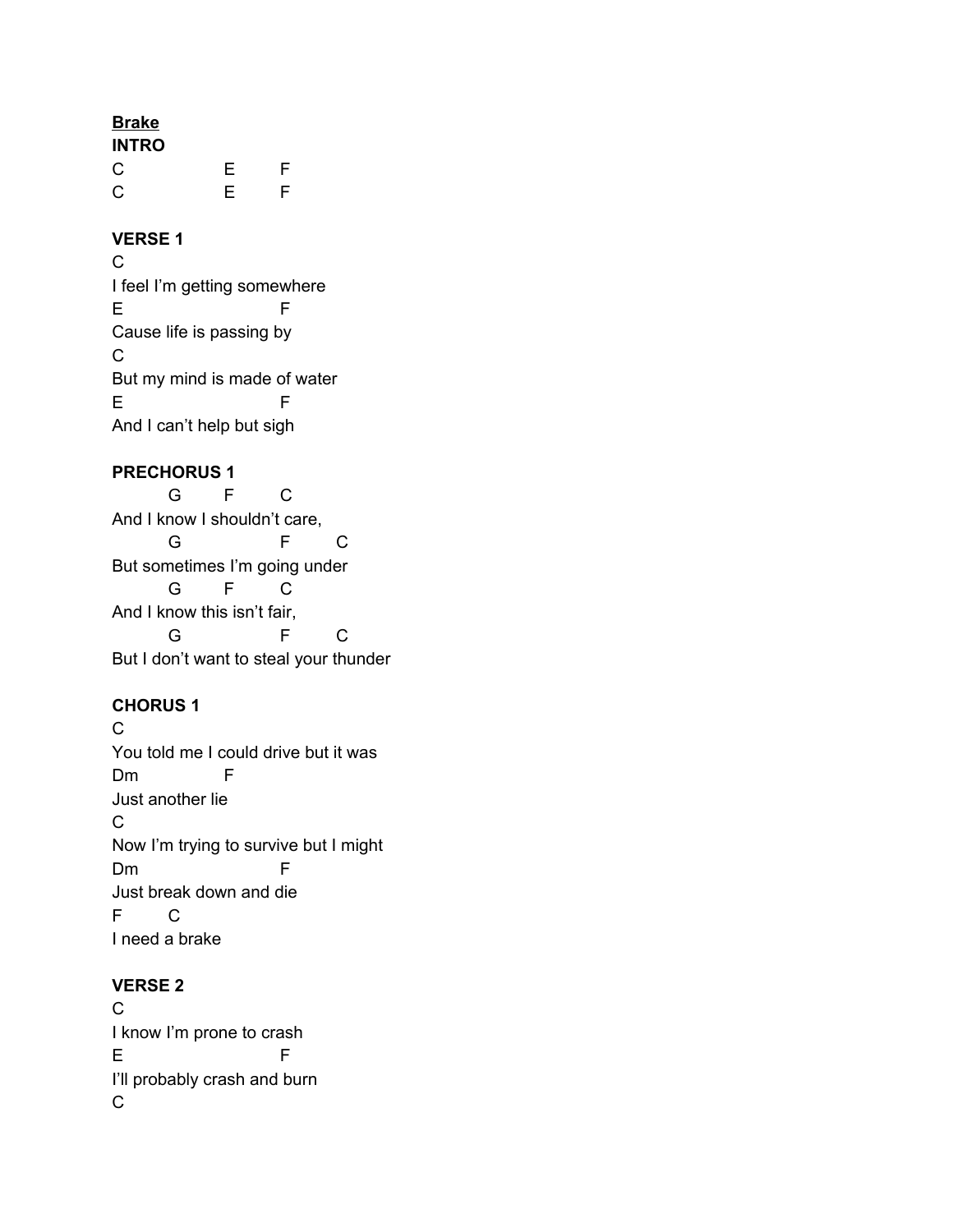Cause I'm going way too fast E F But it's still my turn

### **PRECHORUS 2**

G F C And I know I shouldn't care, G F C But sometimes I'm going under, G F C And I know this isn't fair, G F C But I don't wanna steal your thunder

## **CHORUS 2**

C You told me I could drive but it was Dm F Just another lie C Now I'm trying to survive but I might Dm F Just break down and die

### **BRIDGE**

G F C And I know I shouldn't care G F C But sometimes I'm going under G F C And I know this isn't fair G But I don't wanna steal your thunder F I don't wanna steal your thunder G (stop) I don't wanna steal your thunder F I don't wanna steal your thunder

# **CHORUS 3**

C You told me I could drive but it was